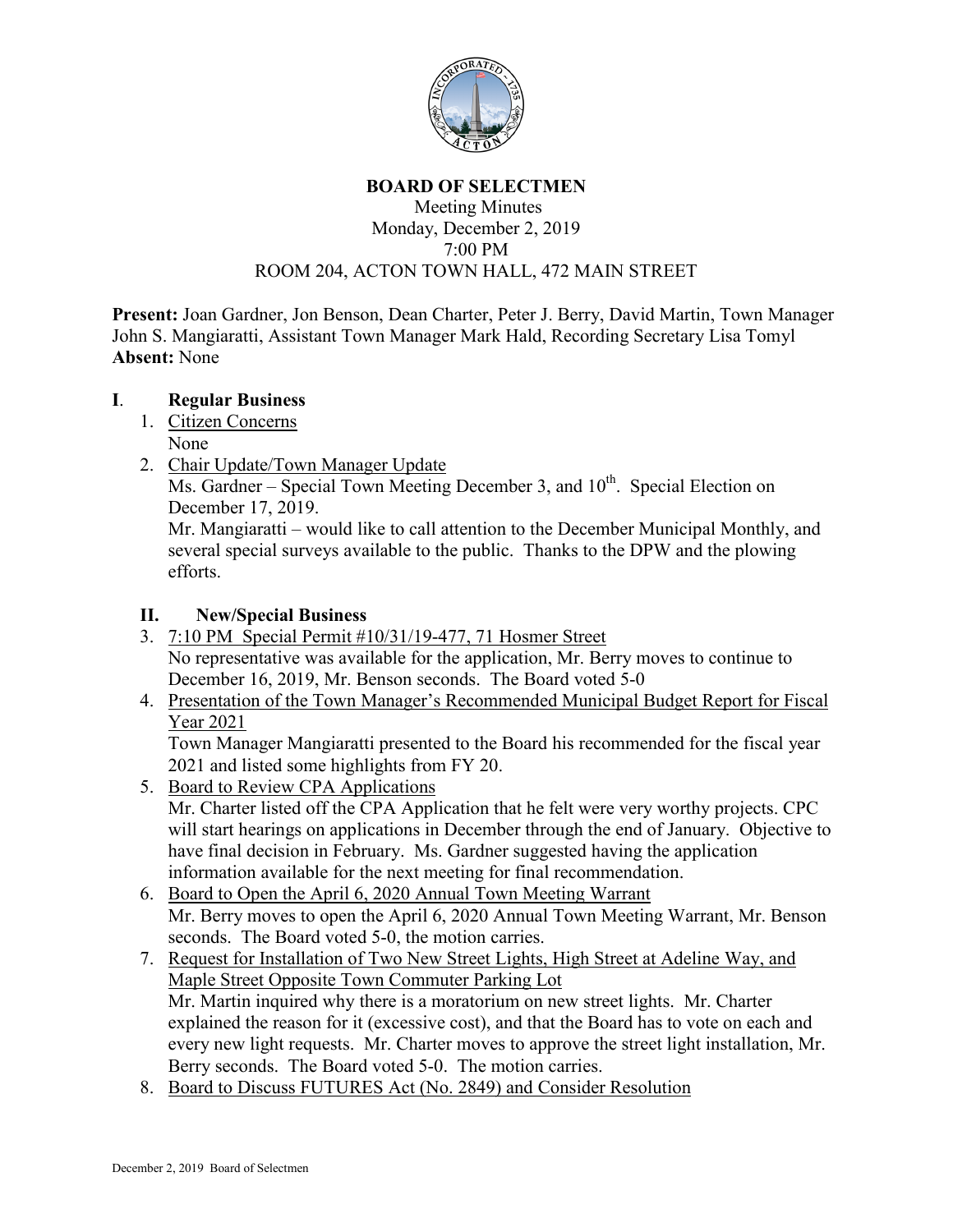

Mr. Berry informed the Board that he was under the impression that the Board had requested comments from the Green Advisory Board, and to date have not received any. Requested to place topic on a future meeting after comments have been received from GAB.

# 9. Discussion on West Acton Sewer Project

Mr. Martin explained to the Board that the project will be done is 2 phases. If phase 2 is delayed it could cause the cost of the betterments to reduce. Will be 2 motions at the Special Town Meeting – one motion would be to begin phase 1 in coordination of the school construction – check video.

Mr. Charter questioned if phase 1 needed to be approved at STM on December  $10^{th}$ . Betterments do not need to be approved prior to phase 1 construction. Any property along the initial hookup would be assessed betterments. Article will include the total design fee in the cost. May put a contingency in the motion relative to the school construction. Betterments are issued at the end of the project based on the bylaws at the time.

Alyssa Nichol, School Street – asked if the decision of the School Building committee will be available prior to the STM. Not until after the ballot vote on December 17. Al Vlajinac – wanted to know if there would be a chance to see the amendment of the vote prior to the December  $10^{th}$  STM

Ben Lieberman, 652 Mass Ave – seems that the sewer project lacks full community support along with 2 other large projects.

Nancy Waters, Mass Ave – questioned about Powdermill Place housing project and the capacity at the treatment plant if sewering passes for West Acton

Yang Lon, Arlington Street – suggested the sewer committee talk to all the residents. Lauren Rosensweig Morton – hopes the Board supports Mr. Martin in his presentation for Special Town Meeting

#### **III. Consent Items**

Mr. Berry held consent item 12, with a question on clarification on numbers listed in regard to the Minuteman High School and its reference to payments. Mr. Benson moves to approve consent items 10-13 inclusive, Mr. Charter seconds. The Board voted 5-0. The motion carries.

Mr. Benson moves to adjourn, Mr. Berry seconds, the Board voted unanimously. Meeting adjourned at 8:30 PM.

# **Documents and Exhibits Used During this Meeting**

- Special Permit  $\#10/31/19 477$  Application
- Town Manager' Budget Presentation
- CPA Application Project List
- Email Packet for Request for Installation of Two New Street Lights
- FUTURES Act